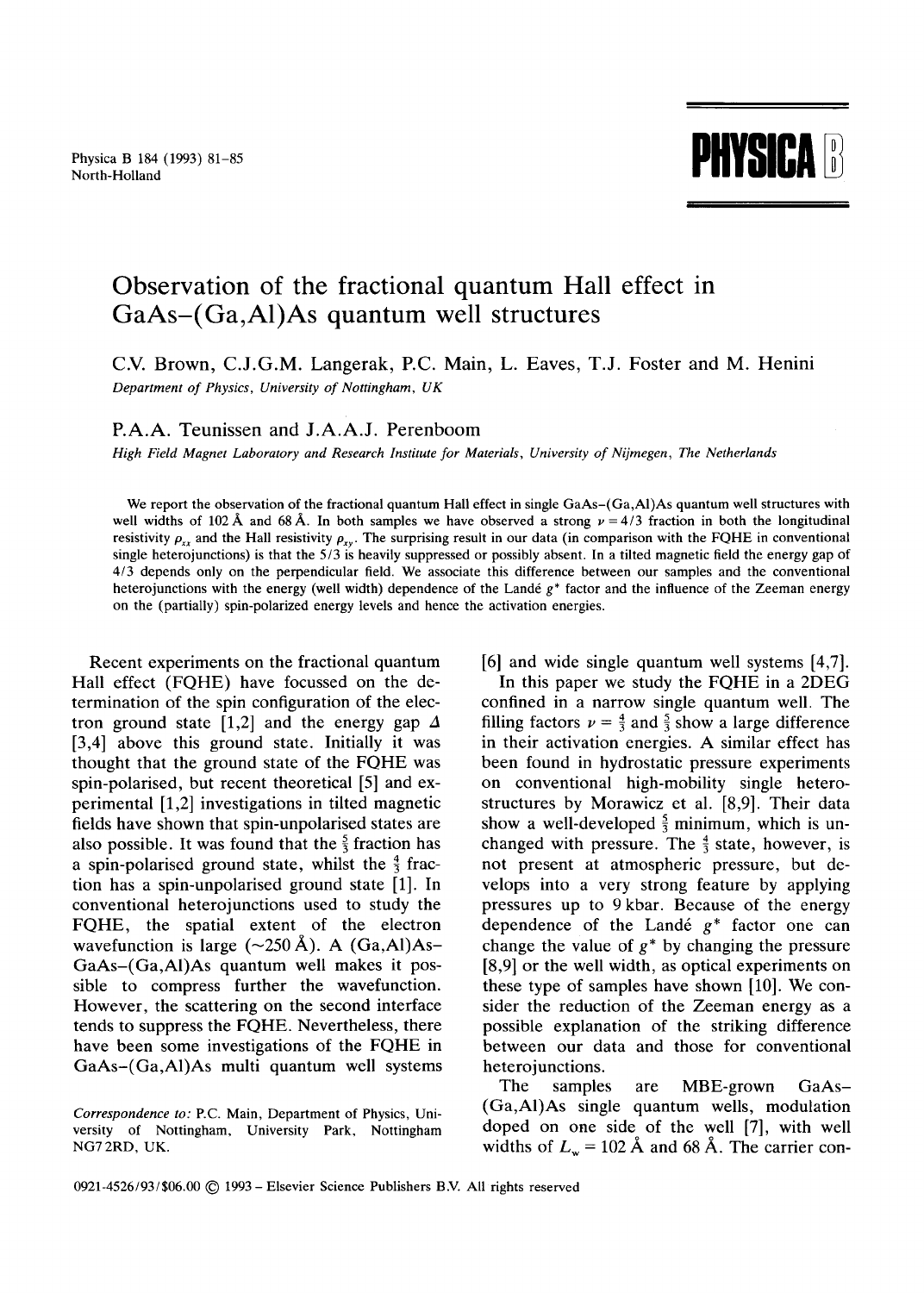centrations and mobilities  $(N_s = 1-3.4 \times$ 10<sup>13</sup> m<sup>-2</sup> and  $\mu = 37-55$  m<sup>2</sup>/Vs for the 102 well and  $N_s = 1.8-3.1 \times 10^{13}$  m<sup>-2</sup> and  $\mu = 36$ - $52 \text{ m}^2$ /V s for the 68 Å well) could be varied by illumination with an infrared (sub-bandgap) LED.

Figure 1 shows the diagonal resistance  $R_{xx}$  and Hall resistance  $R_{xy}$  of the 68 Å sample as a function of the magnetic field. The  $\frac{4}{3}$  fraction can (over the whole electron density range and in both samples) unambiguously be identified by the value of the corresponding Hall plateau. A slightly puzzling feature in these samples is that the magnetic field position of the  $\frac{4}{3}$  minimum differs slightly  $(-5\%)$  from the extrapolation of the low field Shubnikov-De Haas oscillations. The  $\frac{5}{3}$  fraction is found in the same way in the 102 Å well. In the  $68 \text{ Å}$  well, however, the features in  $R_{xx}$  and  $R_{xy}$  at magnetic fields just below the  $\frac{4}{3}$  fraction are slightly off from what is expected for the  $\frac{5}{3}$  fraction in the field value as well as in the Hall resistance value. An identification of



Fig. 1. Diagonal and Hall resistances  $R_{xx}$  and  $R_{xy}$  for the 68 Å well width sample. The density is  $N_s = 3.2 \times 10^{15}$  m<sup>-2</sup> and the mobility is  $\mu = 40 \text{ m}^2/\text{V}$  s.

 $\frac{3}{2}$  could also be possible; in that case the  $\frac{5}{3}$  is completely absent in this sample. In this paper we focus on the  $\frac{4}{3}$  and  $\frac{5}{3}$  and the remarkable difference in their relative strength. In conventional single heterojunctions these two fractions appear with a similar strength, while in this experiment the  $\frac{4}{3}$  fraction is much better developed than the  $\frac{5}{3}$  fraction (which might even be absent in the case of the  $68 \text{ Å}$  well). The activation energy  $\Delta$  is determined from temperature dependent measurements assuming  $\rho_{xx}(T) =$  $\rho_{xx}^c$  e<sup>- $\Delta/kT$ </sup>. Figure 2 shows measurements for several temperatures on the  $68 \text{\AA}$  sample at two different electron densities. The  $\frac{4}{3}$  fraction when it occurs at 9.0 T has an activation energy  $\Delta =$  $0.2 K$  (fig. 2(a)), at least an order of magnitude larger than the activation energy of the feature at slightly higher filling factor when it occurs at a similar field (fig. 2(b)). A direct comparison between samples is very difficult because the activation energies are masked by disorder, Landau-level mixing and the finite width of the 2DEG, but similar effects have also been observed in the  $102 \text{ Å}$  well sample.



Fig. 2. Temperature dependence of  $R_{xx}$  around  $v = \frac{4}{3}$  at two different densities of the 68 Å sample: (a)  $N_c = 2.8 \times 10^{15}$  m<sup>-1</sup> (the temperatures are 75,113,169, 243,307,390 and 820 mK respectively) and (b)  $N_s = 3.1 \times 10^{15} \text{ m}^{-2}$  (the temperatures are 66, 91,124, 161,214,281, 349,433 and 518 mK respectively).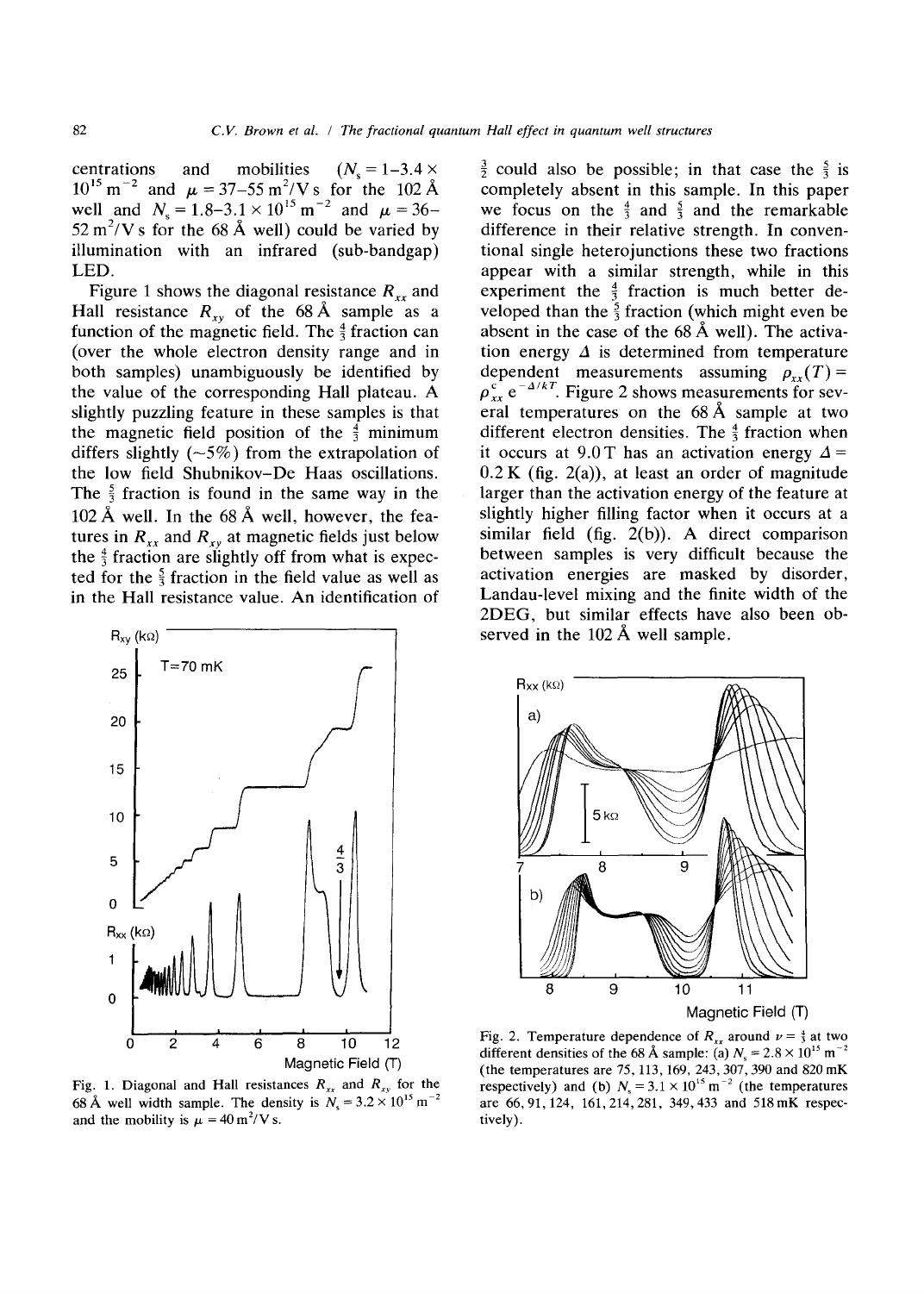For an ideal (infinitely thin) 2DEG the field dependence of the activation energy is given by  $\Delta \simeq 0.1 e^2/\varepsilon l_0$  (for filling factors  $\frac{1}{3}$ ,  $\frac{2}{3}$ ,  $\frac{4}{3}$  and  $\frac{5}{3}$ ) where  $\varepsilon$  is the dielectric constant and  $l_0 =$  $(\hbar/eB)^{1/2}$  is the magnetic length [11]. However, this theory does not take into account the possibility of partially polarised and unpolarised ground states *and* excited states with polarisation different from the ground state. The total energy of the interacting, ideal 2DEG consists of a Coulomb term and a Zeeman term [5], namely

$$
E = E_{\rm C}(S, B \cos \theta) + g^* \mu_{\rm B} B S \tag{1}
$$

where S is the spin quantum number,  $g^*$  is the effective bare Landé  $g^*$  factor. All the manyparticle effects, leading for example to exchange enhancement, are included in the Coulomb term  $E_c$  (which has the  $\sqrt{B}$  dependence for an ideal 2DEG). The spin state of a 2D system with  $N_s$ electrons can vary between its minimum value 0 (unpolarised) and its maximum  $\frac{1}{2}N_s$  (polarised) in integer steps  $\Delta S = 1$ . Finite-size calculations of  $E_c$  by Maksym [5] show that it is possible to have partially polarised and unpolarised ground states and that the first excited state can have a polarisation different from the ground state. The Zeeman energy can have a considerable contribution to the activation energy  $\Delta$  if the ground state and first excited state have a different polarisation. In general we can write

$$
\Delta = (E_1 - E_0) \pm \Delta S \ g^* \mu_B B \tag{2}
$$

where  $E_0$  and  $E_1$  are the Coulomb terms of eq. (1) of the ground and first excited states of the FQHE spectrum (which can have different polarisations) and  $\Delta S$  is the change in spin state of the system in going from the ground state to the first excited state.  $E_1 - E_0$  has the  $\sqrt{B}$  dependence for an ideal 2DEG as discussed above. The  $\pm$ -sign indicates an increase or decrease in polarisation in going from the ground state to the first excited state.

The Landé  $g^*$  factor in eqs. (1) and (2) is small and negative in bulk GaAs ( $g^* = -0.44$ ). From  $\mathbf{k} \cdot \mathbf{p}$  perturbation theory [12], it has an

energy dependence given by

$$
\frac{g^*}{g} - 1 = -\frac{P^2}{3} \left( \frac{1}{E} - \frac{1}{E - \Delta} \right) + \text{h.o.t.}
$$
 (3)

where  $g_0 = 2$  is the free-electron Landé factor,  $E<sub>e</sub>$ is the bandgap energy,  $\Delta_0$  is the valence-band spin-orbit splitting and  $P^2$  describes the coupling between the conduction band and the other bands. In a simple approximation for a quantum well system, we can add the subband energy  $E_{sub}$ to the bandgap energy  $E<sub>g</sub>$ . We find that  $|g^*|$  is then reduced in magnitude for a smaller well width and becomes zero at a well width of  $L_w = 22~\text{Å}$ . This decrease in  $|g^*|$  has been measured by photoluminesence [10]. Although the values do not fit eq. (4) exactly, the data show similar qualitative behaviour: the value of  $g^*$ increases with increasing confinement and changes sign for quantum wells with  $L_w \approx 55$  Å. The commonly used heterojunctions have a 'width' of the 2DEG which is of order  $250 \text{ Å}$ . Therefore, the value of the effective  $|g^*|$  factor, and thus the Zeeman energy  $g^*\mu_B B$ , will be smaller in our samples.

The detailed implications of this on our experiment depends on the polarisation of the ground state. For a heterostructure the  $\frac{4}{3}$  ground state is spin-unpolarized at low magnetic fields, but changes into a polarised ground state at higher fields, whereas the  $\frac{5}{3}$  ground state is spin-polarised over the whole field range [1,5,13]. An unpolarised state cannot go to a *lower* spin configuration and a fully polarised state cannot go to *a higher* spin configuration. The consequence of this on the activation energy is shown schematically in fig. 3. Here the energy levels for a polarised  $(S = \frac{1}{2}N_s)$  and an unpolarised  $(S = 0)$ ground state are drawn. In each case there are two possibilities for activated transport: there is *no* spin flip involved in going from the ground state to the first excited state  $(\Delta S = 0)$  or the first excited state has a different polarisation and  $\Delta S \neq 0$ . The Coulomb term  $E_C$  of eq. (1) is represented by the solid levels. The Zeeman term will reduce these energy levels by  $g^*\mu_BBS$ , with a value depending on the degree of polarisation S, resulting in the dashed lines. A reduc-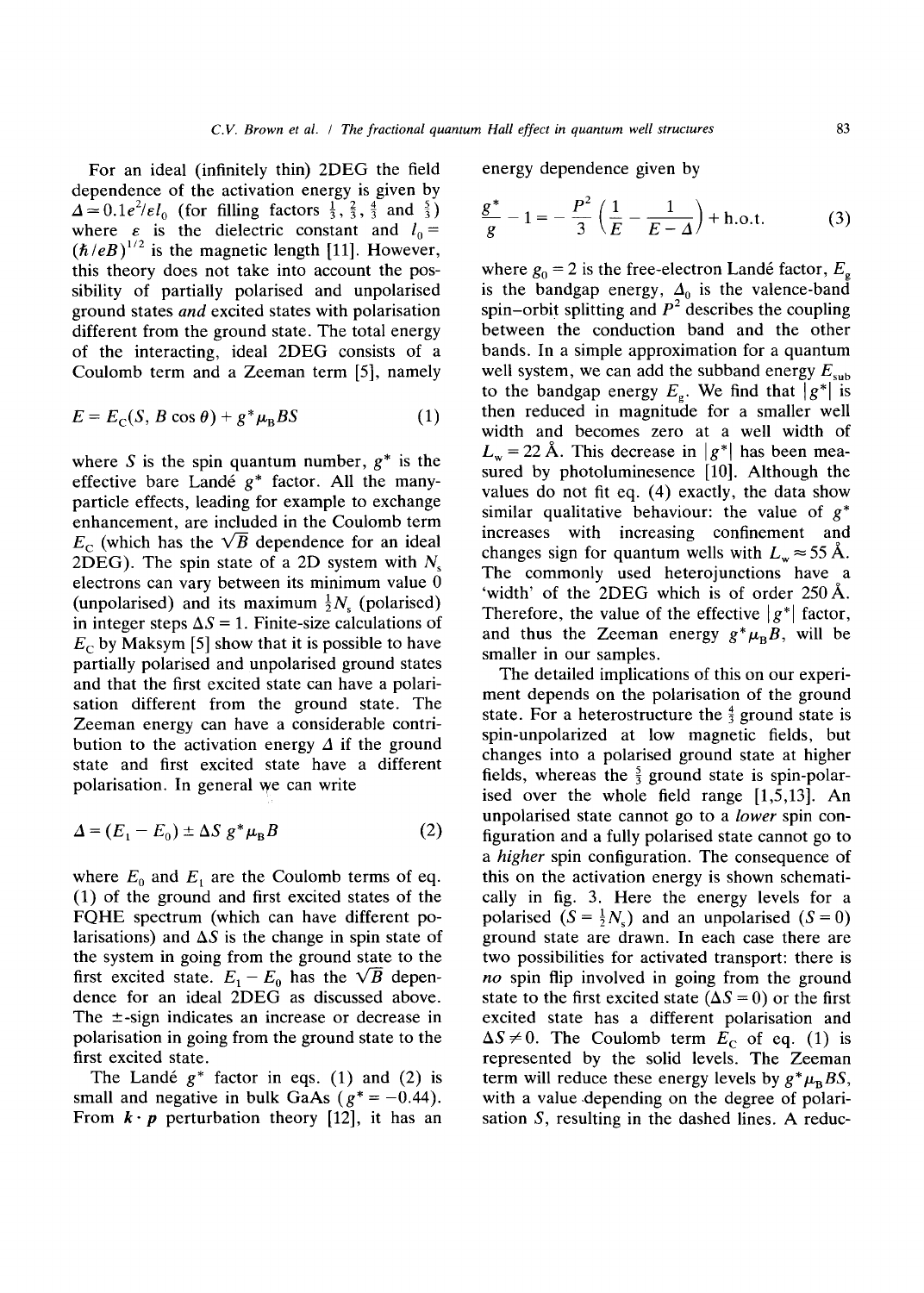

Fig. 3. Schematic diagram of the FQHE energy levels: for the case when the absolute ground state is unpolarised  $(S = 0)$  and completely polarised  $(S = \frac{1}{2}N_s)$ . The solid lines represent the Coulomb term  $E_c$  from eq. (2); adding the Zeeman energy  $g^*\mu_BBS$  to  $E_c$  gives the dashed lines, and the dotted lines are the levels when  $|g^*|$  is reduced. The arrows represent possible activation processes corresponding to changes of total spin  $\Delta S$ .

tion of  $|g^*|$  will reduce the Zeeman term, and consequently enhance the energy levels indicated by the dotted lines, resulting (if  $\Delta S \neq 0$ ) in a decrease of  $\Delta$  if the groundstate is polarised and an increase of  $\Delta$  if the groundstate is unpolarised.

Since the  $\frac{5}{3}$  fraction has a polarised ground state we expect a lower activation energy in narrow quantum wells than in heterojunctions if  $\Delta S \neq 0$ , consistent with our data. In conventional heterojunctions the  $\frac{4}{3}$  can have an unpolarised and polarised groundstate, depending on, for example, the value of the magnetic field. It is not clear what the polarisation of the  $\frac{4}{3}$  in our experiment is. Figure 4 shows the combined magnetic field/density dependence of the activation energy of the  $\frac{4}{3}$  fraction of the 68 Å well sample. Also data for magnetic fields tilted  $\sim 30^{\circ}$  and  $\sim 35^{\circ}$ from the normal of the 2DEG are shown. The closed symbols represent the activation energies as function of total magnetic field; the open symbols refer to the same data but now the horizontal axis is the perpendicular component of the magnetic field. The value of the activation energy increases with  $B$  but one must realise that changing the electron density not only affects the Zeeman energy in eq. (1), but also the Coulomb energy  $E_C$  (which contains many-particle effects).

In ref. [1] it is mentioned that in their particular case the effect of changing the electron density is similar to the effect of changing the tilt angle of the sample with respect to the magnetic field. This is not the case in our sample, where the activation energy only depends on the perpendicular component of the magnetic field and not the total field (fig. 4). This implies that the Zeeman contribution to the activation energy in eq. (2) is negligible. Thus  $g^* = 0$  or  $\Delta S = 0$  in our samples. Snelling et al. [10] have measured the  $g^*$  factor in quantum wells, and from their data one finds  $g^* \approx -0.1$  for a 70 Å well. It is not quite clear from our data what the polarisation of the  $\frac{4}{3}$  ground state is. We could be in the range where changing the electron density decreases the disorder significantly, leading to an increase in the activation energy.



Fig. 4. Magnetic field dependence of the activation energy of the  $\frac{4}{3}$  fraction for the sample with well width  $L_{\infty} = 68 \text{ Å}$  at three different angles. For the filled symbols the magneticfield axis refers to the total field and for the open symbols to the perpendicular component.